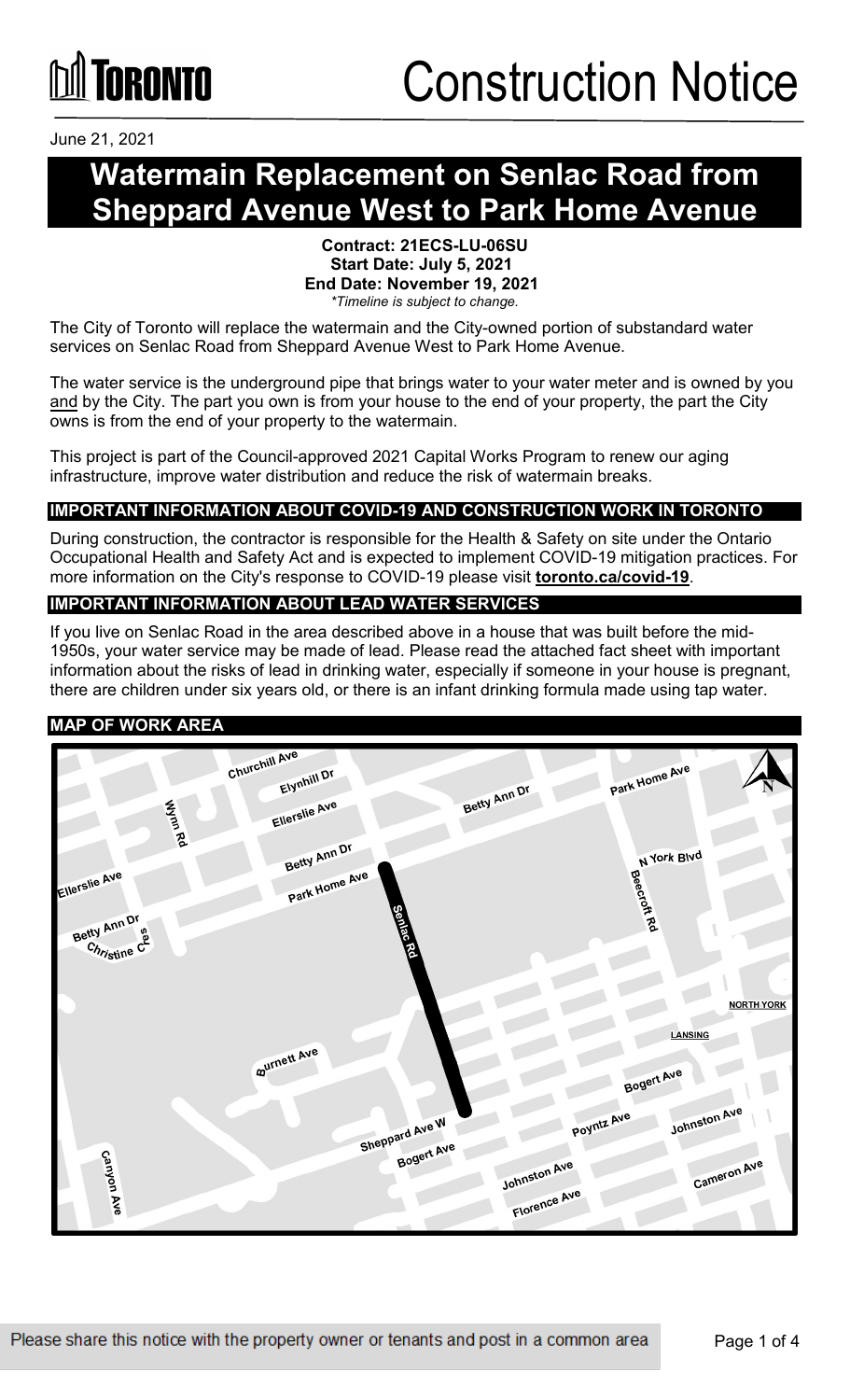# **GRANTA**

### **WORK DETAILS**

The City's contractor will:

- excavate the road and dig a trench to access and install the new watermain;
- replace any City-owned water service pipes that do not meet City standards from the watermain to the private property line; and
- resurface the road / watermain trench.

#### **WHAT TO EXPECT DURING CONSTRUCTION**

- You may experience dust, noise and other inconveniences. The City will make efforts to reduce the impacts. We appreciate your patience.
- The City will not be responsible for damage to any privately owned items on City property.

| <b>Work Hours:</b> Work will take place from 7 a.m. to 9 p.m., Monday to Friday, with<br>work after hours and on weekends as required.                                                                                                                                                                                                                                                                                                                                                                                                                                                                                                                                 |
|------------------------------------------------------------------------------------------------------------------------------------------------------------------------------------------------------------------------------------------------------------------------------------------------------------------------------------------------------------------------------------------------------------------------------------------------------------------------------------------------------------------------------------------------------------------------------------------------------------------------------------------------------------------------|
| Site Safety: Workers on site are responsible for the work assigned to them. If you<br>have construction questions or an issue on site – ask to be directed to the site<br>inspector. If the site inspector is unavailable, contact the person listed at the end<br>of this notice.                                                                                                                                                                                                                                                                                                                                                                                     |
| <b>Physical Distancing:</b> There are times when contractors need to communicate<br>with homeowners about what is happening on-site. This could be about driveway<br>access, water shut offs, pre-construction inspections, and site restoration work<br>(landscaping, installing pavers etc.). Contractor's staff will be identifiable by their<br>high-visibility clothing and will maintain physical distancing.                                                                                                                                                                                                                                                    |
| Important information for owners of sprinkler systems / heated driveways<br>and private landscaping features. Property owners should remove items<br>located within City property limits (boulevard) to avoid damage.                                                                                                                                                                                                                                                                                                                                                                                                                                                  |
| This includes items such as landscaping (plants and pavers), decorative objects,<br>sprinkler systems or heated driveways. If you have a sprinkler system or heated<br>driveway, please contact the Field Ambassador listed below.                                                                                                                                                                                                                                                                                                                                                                                                                                     |
| <b>Telephone and Internet Services:</b> This work may affect phone and internet<br>cables for individual properties that aren't buried deep below the sidewalk. The<br>contractor will coordinate with utility companies to minimize disruption. Residents<br>who find their service has been disrupted should contact the Field Ambassador<br>and notify their phone or internet service provider.                                                                                                                                                                                                                                                                    |
| <b>Water Service Disruptions:</b> From time-to-time, the water supply to your property<br>will be shut-off to complete construction; the contractor will provide notice at least<br>24-hours in advance. Throughout the work, it is recommended that you<br>temporarily disconnect any water treatment systems (i.e., softeners or filters),<br>water-cooled air conditioners or similar plumbing fixtures. Automatic lawn sprinkler<br>systems may also be affected, therefore, you may need to water manually. In the<br>event you did not receive advance notice, the City may have needed to use an<br>emergency water shut off to complete work.                  |
| Substandard Water Service Replacement: Please take the time to read the<br>attached fact sheet carefully as it contains important information on lead in<br>drinking water and how to prepare for replacement. If you want to replace the<br>private portion-of the water service pipe, the City of Toronto recommends that you<br>obtain several quotes before selecting a contractor. PLEASE NOTE: The City is<br>not able to get involved in any contract to have work done on private property.<br>Property owners are responsible for ensuring contractors do not interfere with the<br>work being done on City property. Learn more at www.toronto.ca/leadpipes. |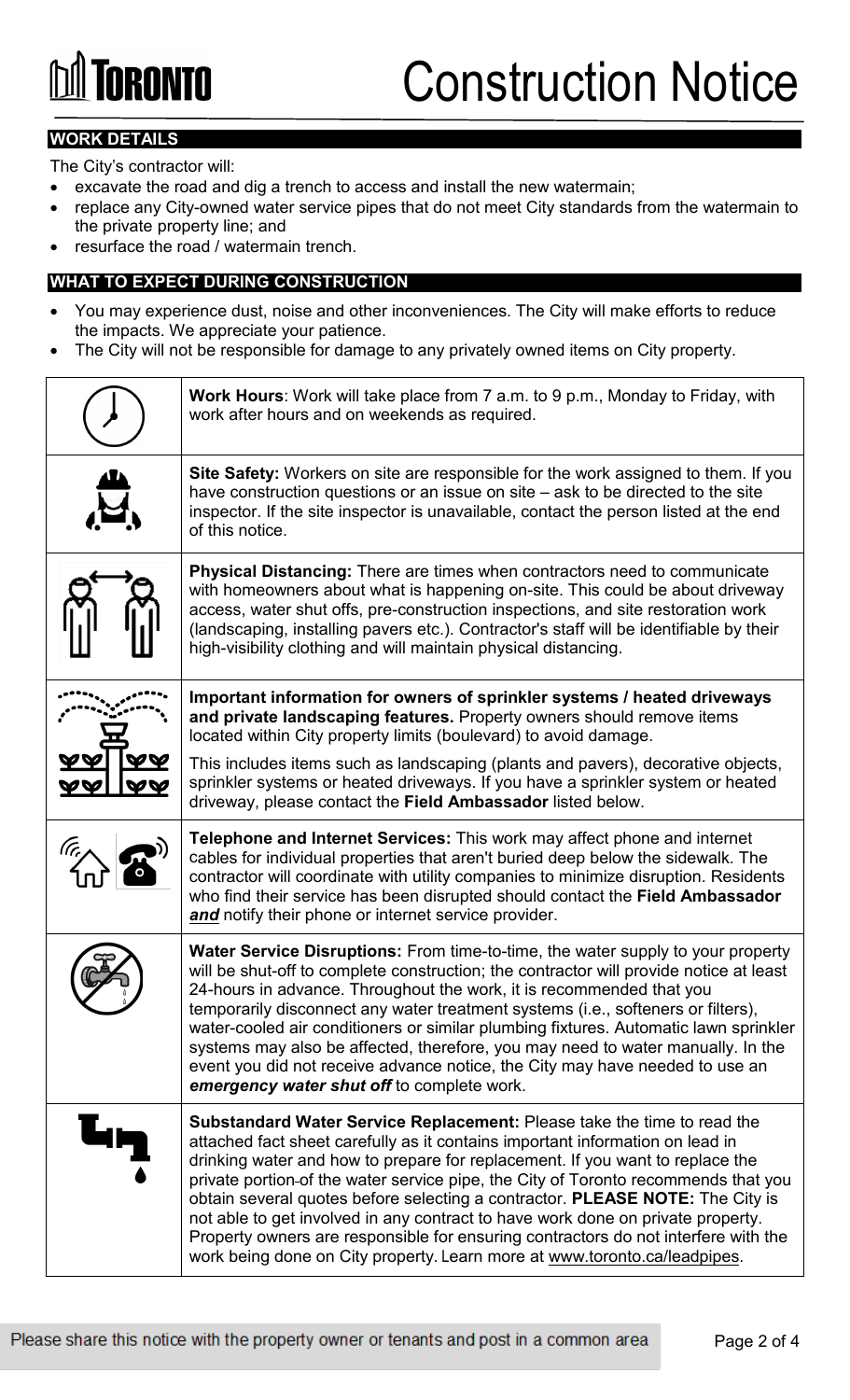## **DA TORONTO**

## Construction Notice

|                      | <b>Road and Sidewalk Access:</b> In order to complete the work in a safe manner,<br>there will be road and sidewalk restrictions within the work zone. Access for<br>emergency vehicles will be maintained at all times.                                                                                                                                                                                                                                                                                                                                                                  |
|----------------------|-------------------------------------------------------------------------------------------------------------------------------------------------------------------------------------------------------------------------------------------------------------------------------------------------------------------------------------------------------------------------------------------------------------------------------------------------------------------------------------------------------------------------------------------------------------------------------------------|
|                      | Driveway Access: The contractor will notify you of any temporary restrictions to<br>your driveway access. If your property has two entrances, one entrance will be<br>kept open at all times.                                                                                                                                                                                                                                                                                                                                                                                             |
|                      | <b>Traffic Management:</b> Road users should expect delays and increased traffic on<br>nearby streets. Motorists are reminded that bicycles and cars will be sharing the<br>lane. When driving, please be mindful of vulnerable road users. Traffic on Senlac<br>Road will be reduced to one lane.                                                                                                                                                                                                                                                                                        |
|                      | <b>Parking:</b> This project will affect on-street parking. Parking in the active work zone<br>is not permitted as space is needed for construction equipment and materials. If<br>your parked vehicle affects construction work, it will be relocated with no charge to<br>the owner. Please call 416-808-2222 for its location.                                                                                                                                                                                                                                                         |
|                      | <b>Parking Violation Notice:</b> If parking enforcement is called to a street, officers<br>must issue a yellow parking violation notice (ticket) to vehicles in violation of<br>parking by-laws. If you receive a yellow notice during this construction work, do<br>the following within 15 days of the notice date:<br>1) Contact the site inspector or person listed on the Construction Notice and give<br>them the yellow notice number.<br>2) Dispute the parking violation notice online or in person following the process<br>listed on the back of the parking violation notice. |
|                      | You may use this construction notice as part of the explanation of why the<br>violation should be cancelled. Please note: violation notices cannot be<br>cancelled if vehicles are parked in illegal parking spots (i.e., in front of a fire<br>hydrant or in no parking zones).                                                                                                                                                                                                                                                                                                          |
|                      | In an effort to reduce ticketing due to construction, please exercise patience with<br>neighbours who are experiencing construction and may need to temporarily park<br>on your street.                                                                                                                                                                                                                                                                                                                                                                                                   |
|                      | <b>Accessible Accommodation: Residents who require accommodation (level)</b><br>entry, longer notice, etc.) must contact the Field Ambassador to arrange for<br>access during the construction period.                                                                                                                                                                                                                                                                                                                                                                                    |
| $\overline{\bullet}$ | <b>Garbage and Recycling: Please follow your normal routine. If required, the</b><br>contractor will move bins to an appropriate location and return them. Please<br>ensure that you label your bins with your address.                                                                                                                                                                                                                                                                                                                                                                   |
| J                    | Water Flushing: You will see water flushing or running in several areas along this<br>project due to cleaning the new watermain. Before substandard water services are<br>replaced and the new watermain is put into service, the new pipe must meet<br>Toronto Water's servicing and quality standards. Please DO NOT DRINK OR<br>USE THE FLUSHING WATER, it is not potable.                                                                                                                                                                                                             |
|                      | <b>Restoration:</b> The construction work area will be restored with sod, concrete<br>and/or asphalt where required. Interlocking bricks, flagstone on a granular base,<br>or other similar features that are removed from public and private property during<br>construction will be replaced. Lawn seeding and/or laying of sod will be done as<br>needed during ideal growing seasons only - April to June and September to<br>October.                                                                                                                                                |